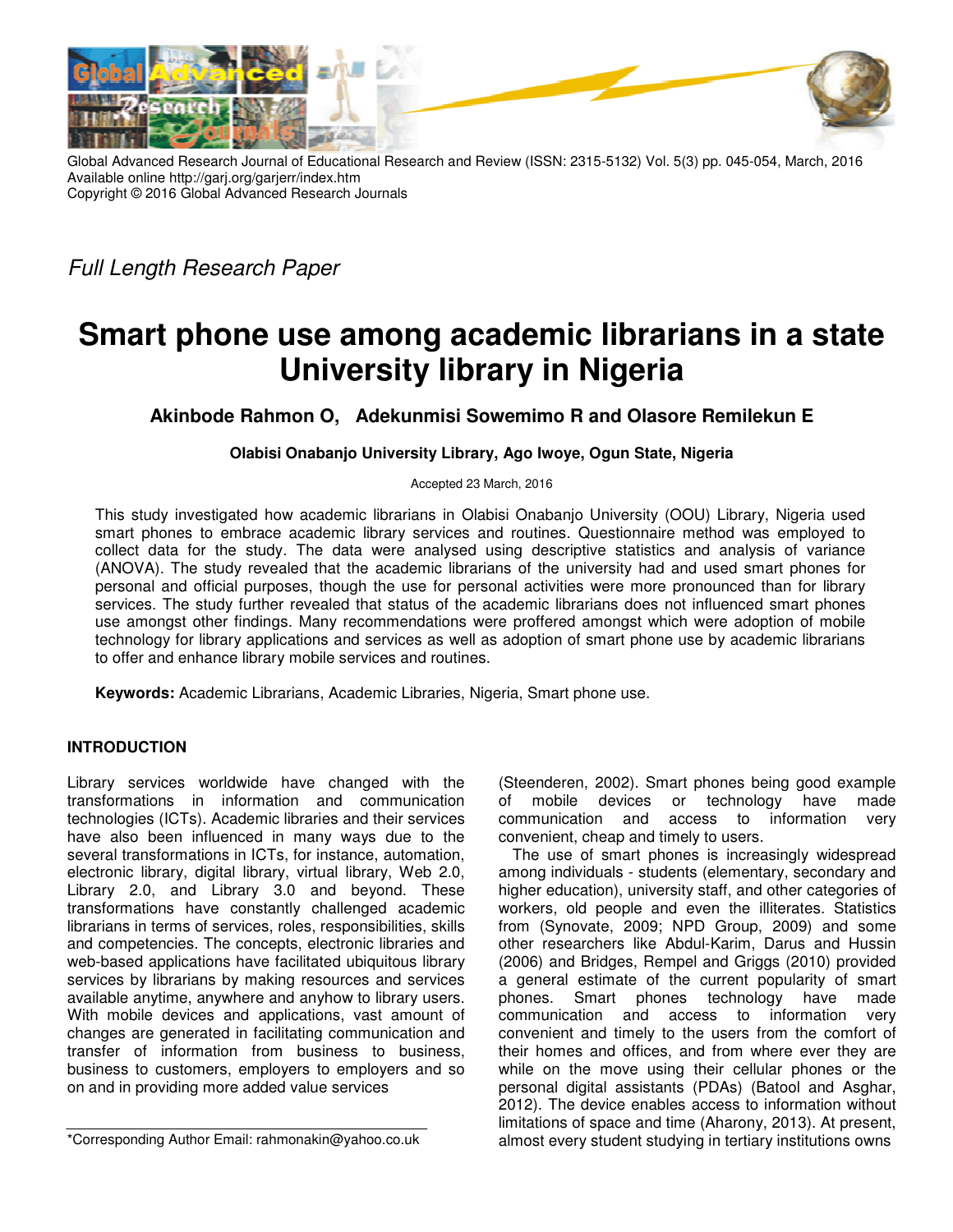a mobile phone. They are using it to access information for personal, academic, entertainment and other purposes. These have implications for Nigerian academic librarians to be fully equipped with technology and web skills to effectively use smart phones, train users and handle challenges that are likely to emerge. This is important because prospective users might find alternative mobile-friendly websites, services and devices to satisfy their various needs for information if librarians are not proactive.

Academic librarians elsewhere, that is, in the developed countries have used wireless or mobile technology to offer many new possibilities such as for accessing information from online catalogues, online databases, the Internet and virtual libraries and many other library services. They have also used the short message services (SMS) applications to disseminate library information to users, communicate with library users, library vendors and university administrators for library related purposes and issues. It is important therefore that Nigerian academic librarians get acquainted with the use of the wireless technology, especially, the smart phones to effectively promote ubiquitous library services. It is also important for them to train library users how to use effectively their smart phones to accomplish academic and research excellence. This research therefore sets out to examine smart phone use among academic librarians in Olabisi Onabanjo University (O.O.U.), Nigeria. It discusses mobile phone penetration in some other countries and Nigeria. The concept of smart phone and its relevance to the university systems and academic libraries are discussed. Empirical data on ownership of smart phones by academic librarians, extent of use for academic library services and their statistical relationships are provided to add to literature and research in these aspects. Suggestions and conclusion are however provided.

# **LITERATURE REVIEW**

The number of mobile phone users has increased at an exponential rate over the past several years. Mobile phones are now used in most regions throughout the world. They have gone from a 5 percent worldwide penetration rate ten years ago to an estimated 61 percent penetration rate in 2008 (International Telecommunication Union (ITU), 2009). Mobile phone subscriptions have been estimated at 4 billion, than landlines estimated at 1.3 billion (ITU, 2009). Its subscriptions have skyrocketed in USA and Canada. Many countries such as El Salvador, Venezuela, Guatemala, and Panama and African countries like, South Africa, Gabon, Armenia, Russia, Malaysia, and Thailand have outpaced USA and Canada (Bridges et al, 2010). This implied that mobile phone technology has spread and allowed developing countries to jettison the

challenges of creating landline infrastructures while providing people with quick and easy access to information and at cheaper rate. In Nigeria, mobile phone use has reached a stage where individuals aged 15 upwards use one or more different types of smart phones at the same time. Before discussion on applications and uses of smart phones for library services, it is important to describe what smart phones are.

Smart phones or web-enabled phones are an example of mobile phones and refer to several brands of phones including the Blackberry, iPhone, and the Palm Treo and so on that are networked, portable and handheld. They are different from a dummy or feature phone. There is no industry-standard definition of smart phone but Bridges et al. (2010) compiled a list of comparison of smart phone from a featured phone. To them, smart phones essentially have larger screens; synchronises with computer; have full (miniature) typewriter keyboards referred to as QWERTY keypads; may have touchscreen capabilities and may run on an open operating system (for example, the Android phone by Google runs on Linux OS). They have applications that can be downloaded; full web browser (able to access any web site), uses 3G networks for faster connectivity and have more powerful processors (Bridges et al., 2010). All these features and functions are not possible with feature phones.

Various applications which ranged from telephone conversation and simple text messages to multimedia messaging services, Internet facilitated (for instance, opera, mozilla, Internet explorer, online games, whatsapp, facebook, instagram and so on) and non-Internet facilitated (for instance, flash share, phone games, settings and so on) applications have been observed and used among smart phones users. The functionality of these applications depended on the services and capability of each smart phone technology. These applications have been made possible through various developments in mobile phone technology such as General Packet Radio Service (GPRS), wireless application protocol (WAP) and the third generation (3G) standard (Abdul-Karim et. al., 2006) and 4G. 3G allows high-speed broadband access to data services, such as the web and e-mail, via mobile devices (Gaylord, 2009). Before 3G systems are the 2G mobile phones which could not handle both voice and data over the networks. Gaylord (2009) explained that a basic 2G phone downloads a song at 144 kilobits per second which requires several minutes while the 3G phone downloads over 2,000 kilobits per second, making it faster and more efficient. Gaylord (2009) stated further that the 4G phones simply means faster than 3G and are 10-50 times faster than a 3G phone.

The widespread use of mobile phone technologies as compared to the use of personal computers can be clearly seen across all walks of life. The applications of wireless communication services have penetrated the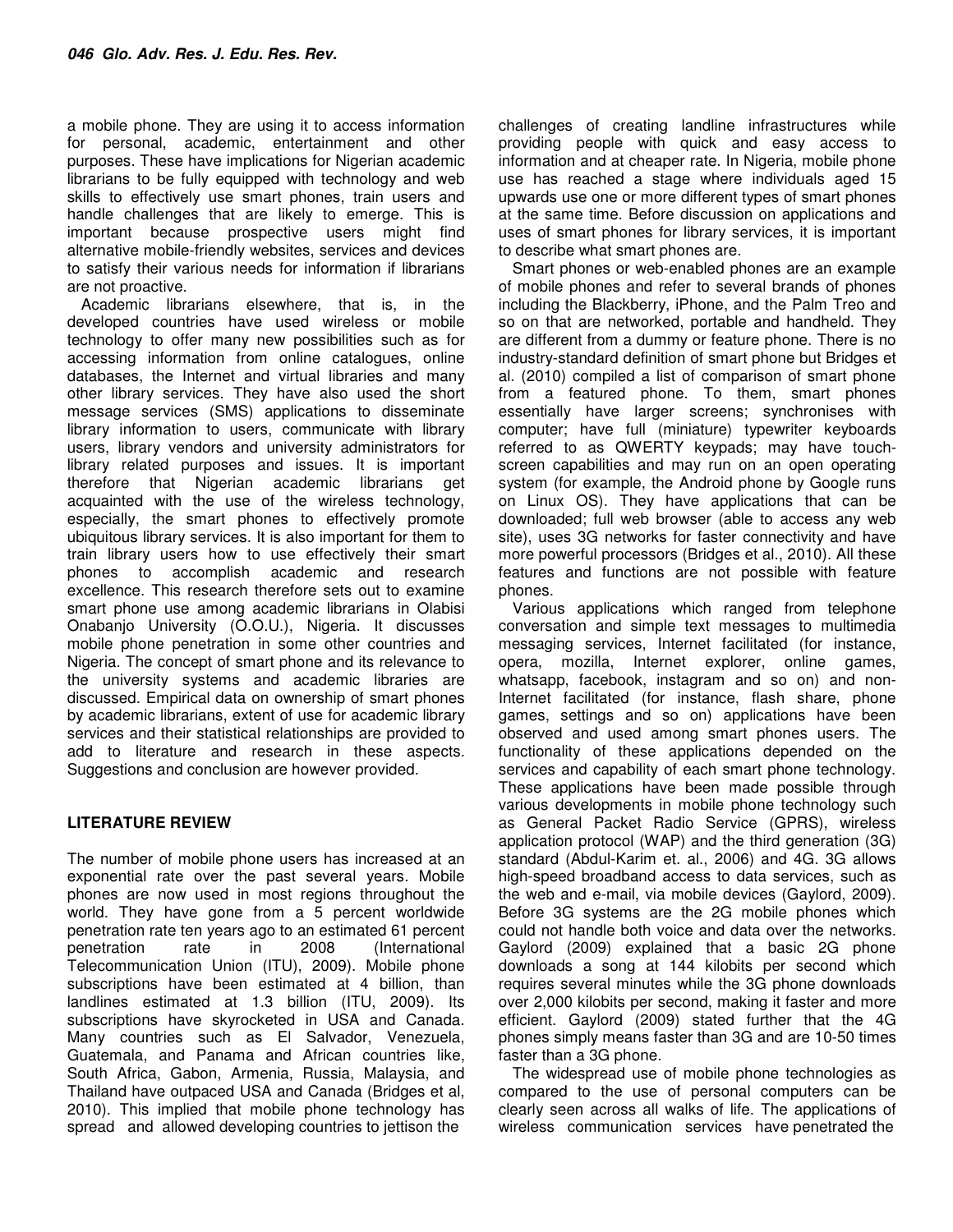educational sector thus, improving teaching, learning, research and information delivery services. The use is widespread among students of higher institutions of learning. Such widespread use has provided opportunities for institutions and businesses to apply the technology for commercial as well as for educational purposes. Many higher education institutions have reported continuing importance of mobile devices for students. Institutional survey reports, such as, Informing Innovation at Ohio University and University of Minnesota's Twin Cities 21<sup>st</sup> Century students, found that large majorities of students owned hand-held or portable devices such as laptops, cell phones, and iPods (Booth, 2008, 2009; Walker and Jorn, 2009). The University of Minnesota study found that the percentage of students who owned or aspired to own smart phones jumped dramatically from 2007 (Walker and Jorn, 2009).

The ECAR study of undergraduates' use of information technology (2009) found that about half of the respondents (51.2%) indicated that they owned an Internet-capable handheld device. Another 11.8% indicated that they planned to purchase one in the next 12 months (Smith, Salaway and Caruso, 2009). Further, the ECAR survey indicated that nearly two thirds of administrators understood that mobile devices with Internet capability have become essential tools for higher education (Pirani and Sheehan, 2009). The Association of College and Research Libraries' (ACRL) Research and Planning Review Committee (2010) cited the explosive growth of mobile devices and applications as a driver of new services for academic libraries (Barnhart and Pierce, 2011). In a tabular illustration, Abdul-Karim et. al. (2006) presented six (6) universities in Malaysia that provided various wireless phone based services. The summary of the services provided by these institutions included examination results, students' intake information, account balance, course registration, class schedule, lecturer and course, date and venue of examinations and help desk. Other services were result for continuing education, appeal, result for pre-accommodation, directory, news, complaints, polling, job posting alerts and general information dissemination. The list however did not indicate any of the services provided by libraries. The university library, as a central organ in providing information to the university community, is expected to face service transformation as experienced by various other services in the educational field. Many library services are potential targets for this different mode of services delivery. Abdul-Karim et. al. (2006) indicated that smart phones presented libraries and librarians with the opportunity of checking records of books borrowed; sending alerts on overdue books and outstanding fines; sending reminders to return library items that will be due soon and renewing library items. Further opportunities in the area of library circulation services included, reference enquiry services, sending text alerts on new resources on the library web site, sending alerts on library event

information, getting information from the library OPACs/databases as well as contacting librarians for help. Hahn (2008) wrote that mobile devices constituted an opportunity for crafting new library services such as inlibrary exploration, social engagement, outreach to traditionally underserved populations as well as microinstruction and learning. Lippincott (2010) in her article on mobile future for academic libraries noted that as smart phones have become library users' key information devices, libraries should strategies to have a significant presence in offering content and services suitable for these devices.

A variety of studies have been conducted on handheld devices and their impact on library services. Several researchers have also studied the use of library materials by handhelds. Notable examples include those of Evans, 2006; Duncan, 2006; Good, 2007; Spires 2008 and Cummings, Merrill and Borelli, 2010. Parker (2007) investigated use of SMS by 50 libraries from all over the world with websites in English language. It was found that libraries mostly used the technology for circulation purposes while just a few librarians used it as a reference service. Spires (2008) surveyed 766 librarians on their use of handhelds and their perceptions of use by library patrons and indicated that current demand is fairly limited noting that most reported uses indicated greater use of electronic organizer type functions than accessing library related content. Of library-related functions, those which were reported with greatest frequency were catalogue access, reading documents, database access, and accessing ready reference materials. Spires (2008) further noted that much of the content patrons desired to be accessible on a handheld came with substantial additional costs to the libraries while acknowledging that demand for access to library resources on handhelds was low as at the time the survey was conducted.

Cummings et. al. (2010) conducted a survey to better understand the nature of handheld mobile computing use by academic library users and to determine whether there is a significant demand for using the library services with these small screen devices. The study found that 58.4% of respondents who owned a web-enabled handheld device indicated that they would use small screen devices, such as PDAs or web-enabled cell phones to search a library OPAC. Barnhart and Pierce (2011) asserted that the increasing use of mobile devices had impacted higher education and academic libraries have responded in a variety of ways, such as by creating mobile web sites and adding text messaging reference services. Some vendors have responded as well, by providing tools and content that can be used with mobile devices (Barnhart and Pierce, 2011). The increasing trends in mobile learning in higher education and developments in mobile computing devices have led to new types of learning, research, and instruction. It is thus vital that academic librarians prepare for the unique opportunities and challenges that will emerge from the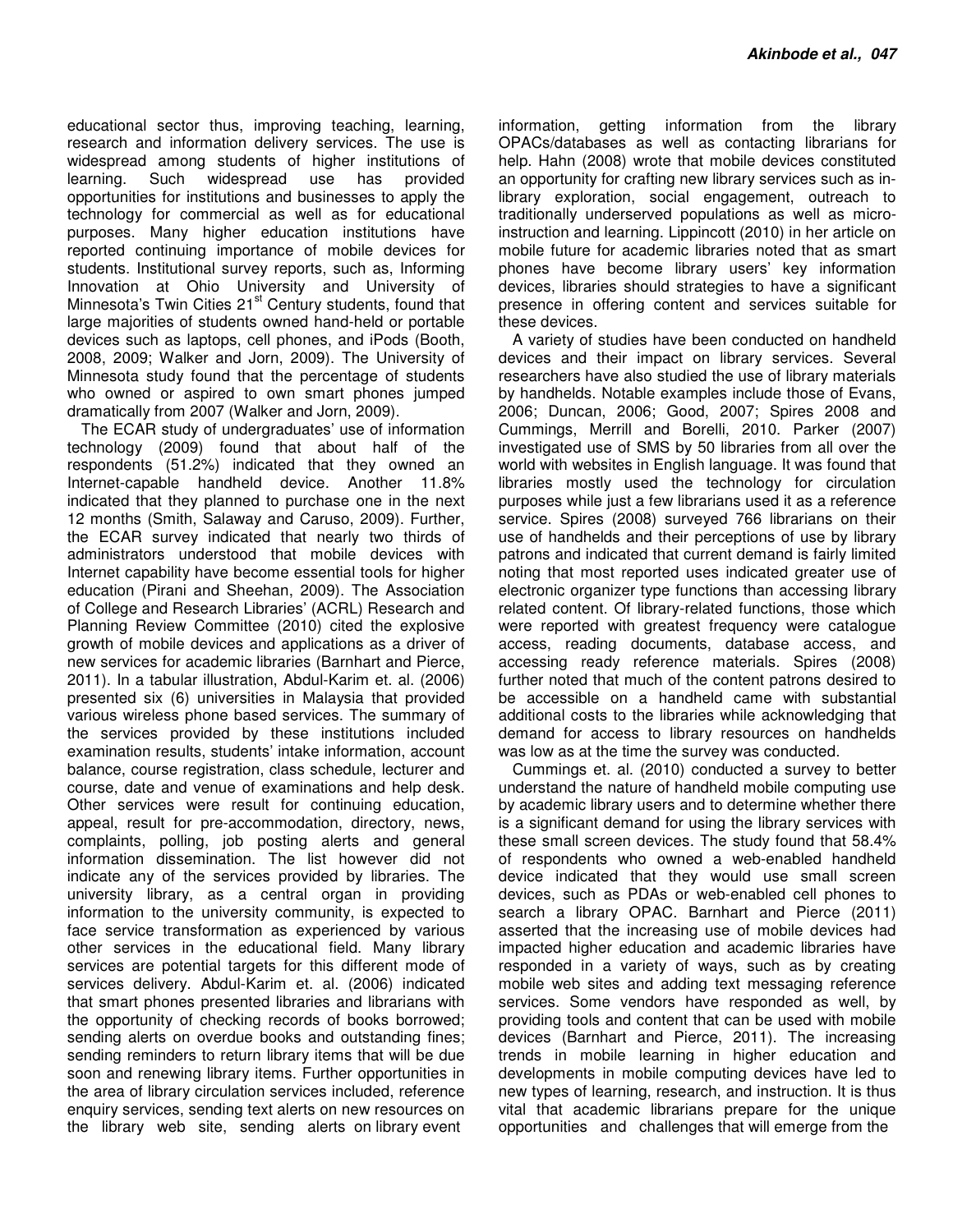combination of mobile patrons, mobile content, and increasingly mobile librarians.

In addition, Aharony (2013) in a study of librarians' attitudes toward mobile services found no significant difference between age of librarians and smart phone use for library services among the librarians surveyed using MANOVA statistics. The study however found a significant relationship between gender of the librarians and smart phone use for library mobile services. Weimer (2010) found that while other sectors have realised the importance of SMS, librarians have been slower to recognise its benefits in extending library services at a very low cost. In Asian countries, use of SMS in providing library information services was not very common despite large majority of cellular phone subscribers (Weimer, 2010). Batool and Asghar (2012) in a study of mobile phone text messaging use among university librarians in Lahore City found that majority of the librarians used SMS to connect with friends and relatives or for entertainment purposes. They rarely used SMS to communicate with library users, professional colleagues and administrators.

With many institutions aiming to position themselves at the forefront of tertiary education in the 21st Century, it is inevitable that mobile solutions will be the best access point in providing convenience to the modern campus. This can be done by extending the service delivery channels from PC to mobile devices via SMS, and through WAP over GSM, GPRS, 3G and 4G technologies. This has implications for Nigerian academic libraries and academic librarians to device strategies to have their services where users are. For instance, with mobile phones use, library users can now renew books or pay fines for overdue loans without stepping into the library as long as they move about or carry their mobile phones. This calls for a high level of technology skills, web technology competencies, library management competencies, library collection competencies, and digital literacy and information literacy skills from academic librarians. Competencies in these skills will assist academic librarians train users to effectively use smart phone technologies and applications to access academic library electronic services and resources. They will also be able to use the various electronic media to use the avalanche of web-based applications and services to promote library services and help patrons satisfy their various needs for information.

This has implications for Nigerian academic libraries and librarians to be well-equipped to handle further challenges that will emerge as a result of these fast paced transformative technologies, otherwise prospective users will go elsewhere or find alternatives in satisfying their needs for information. Academic librarians in the developed countries have used wireless technology to offer many new possibilities such as for accessing information from online catalogues, online databases, the Internet and virtual libraries and so on. Little is known

about how Nigerian academic librarians have used mobile devices to handle traditional academic library services and electronic services to their patrons (students, academic, non-academic staff and other members of the university community). Hence, the need to investigate how academic librarians in Olabisi Onabanjo University (O.O.U), Nigeria use smart phones to embrace academic library services and routines.

## **Statement of the problem**

Currently, almost every student studying at tertiary institutions owns a smart phone. Studies have established that this trend will continue at a rapid rate. Library patrons especially university students will continue to make extensive use of smart phones for dayto-day learning in preference to laptops or computers to access and download information, especially, learning and research materials; record lectures; general knowledge and other personal uses. Similarly, academic staff will use their smart phones to access and download information from the various electronic and scholarly databases to conduct and publish their research findings. It behoves on Nigerian academic librarians to know how patrons use the web on their phones to access library resources and services and other information for personal consumption. It is also important for them to have phone skills, web skills, library collection competencies and library management skills. Competencies in these aspects will assist them design mobile library services that go along with mobile or hand held devices to use and access library resources anyhow, anytime and anywhere. They also need the skills to be able to strategies to handle challenges that are likely to arise as a result of these fast-paced mobile transformative technologies; otherwise, prospective library users will look elsewhere for information to satisfy their various needs. It is against this background that this study intends to critically examine smart phone use among academic librarians in O.O.U., Nigeria for library services.

## **Objectives of the study**

The specific objective of this study is to examine smart phone use among academic librarians in Olabisi Onabanjo University, Ogun State, Nigeria for library services. In view of this, the study intends to:

i. find out ownership status of smart phones among academic librarians in O.O.U.;

ii. identify purpose of use of smart phones among academic librarians in O.O.U.;

iii. identify the frequency of use of smart phone among academic librarians in O.O.U.;

iv. find out if ownership of smart phone will influence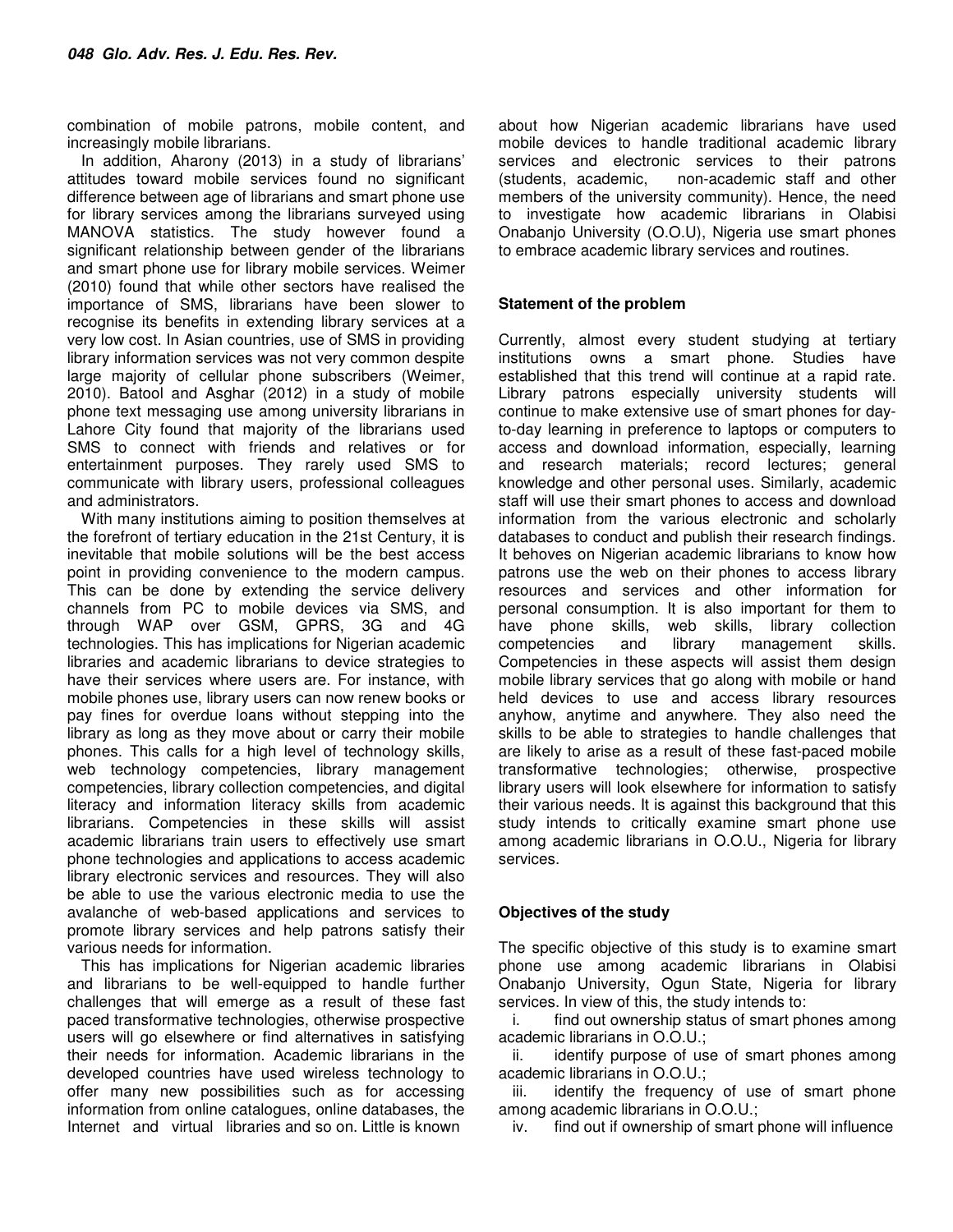#### **TABLE I** DISTRIBUTION OF RESPONDENTS BY SEX

| Gender | <b>Frequency</b> | %     |
|--------|------------------|-------|
| Male   |                  | 45.5  |
| Female |                  | 54.5  |
| Total  |                  | 100.0 |

#### **TABLE 2** DISTRIBUTION OF RESPONDENTS BY STATUS

| <b>Status</b>       | <b>Frequency</b> | %     |
|---------------------|------------------|-------|
| Librarian II        |                  | 36.4  |
| Librarian I         |                  | 36.4  |
| Senior Librarian    |                  |       |
| Principal Librarian |                  | 18.2  |
| Total               |                  | 100.0 |

#### **TABLE 3** DISTRIBUTION OF RESPONDENTS BY AGE GROUP

| Age (yrs)         | Frequency | %     |
|-------------------|-----------|-------|
| 36-40             |           | ະ.    |
| $41 - 45$         |           | э.    |
| $46 - 50$         |           | 45.5  |
| $\frac{1}{51-55}$ |           | 36.4  |
| <b>Total</b>      |           | 100.0 |

#### **TABLE 4** DISTRIBUTION OF RESPONDENTS BY OWNERSHIP OF SMARTPHONE

| Years of experience of smart phone use | Frequency | %     |
|----------------------------------------|-----------|-------|
| 1-2 years                              | 2         | 18.2  |
| 3-4 years                              |           | 9.1   |
| Over 5 years                           | 8         | 72.7  |
| <b>Total</b>                           | 11        | 100.0 |
| <b>Number of Smartphone</b>            |           |       |
|                                        | 9         | 81.8  |
| 2 or more                              |           | 9.1   |
| None                                   |           | 9.1   |
| <b>Total</b>                           | 11        | 100.0 |
| <b>Ownership of Smartphone</b>         |           |       |
| Yes                                    | 10        | 90.9  |
| No                                     |           | 9.1   |
| <b>Total</b>                           | 11        | 100.0 |

it use for library services;

v. examine if status of academic librarians will influence smart phone use for library services;

vi. investigate if gender of academic librarians will influence smart phone use for library services.

### **Research Hypotheses**

The study will test the following hypotheses at 0.05 level of significance:

**Ho1**: Ownership of smart phones by academic librarians will influence smart phone services.

**Ho2**: Gender of academic librarians will influence smart

phone use for library services

**Ho3**: Status of academic librarians will influence smart phone use for library services.

#### **METHODOLOGY**

The study adopted the descriptive survey design method. The target subjects of the study were the academic librarians in Olabisi Onabanjo University. A thirteen (13) item questionnaire designed by the researchers was used to gather date for the study. Information sought from respondents included demographic data, ownership of smart phones, years of experience of smart phone use; nature of use of smart phones and constraints in smart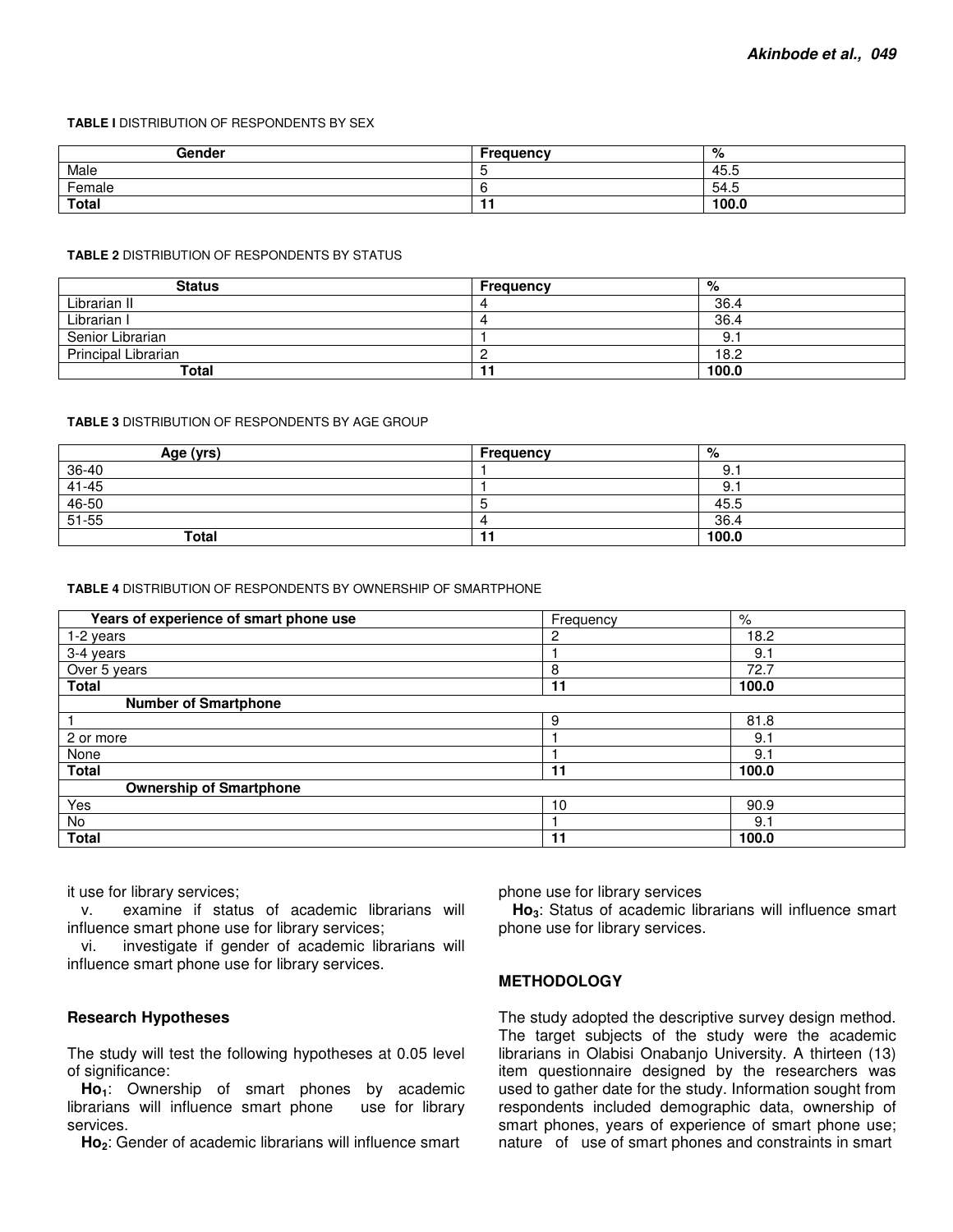#### **TABLE 5** DISTRIBUTION OF RESPONDENTS BY PURPOSE OF USE OF SMART PHONES

| Purpose of use of smart phones                                                      | Yes             |                   | <b>No</b>           |                          |
|-------------------------------------------------------------------------------------|-----------------|-------------------|---------------------|--------------------------|
|                                                                                     | <b>Freq</b>     | %                 | <b>Freq</b>         | %                        |
| Searching and downloading information for official use                              | 10              | 90.9              | 1                   | 9.1                      |
| Viewing other library contact information                                           | 8               | 72.7              | 3                   | $\overline{27.3}$        |
| Uploading and searching library catalogues                                          | 7               | 63.6              | $\overline{4}$      | 36.4                     |
| Checking and sending e-mails for official use                                       | 7               | 63.6              | $\overline{4}$      | 36.4                     |
| Searching library databases                                                         | $\overline{7}$  | 63.6              | $\overline{4}$      | 36.4                     |
| Uploading library e-resources                                                       | $\overline{7}$  | 63.6              | 4                   | 36.4                     |
| Teaching information literacy programmes                                            | $\overline{7}$  | 63.6              | $\overline{4}$      | 36.4                     |
| Teaching how to use phones and other media                                          | 6               | 54.5              | $\overline{5}$      | 45.5                     |
| Social networking for library related issues                                        | 5               | 45.5              | $\overline{6}$      | 54.5                     |
| Professional networking                                                             | 5               | 45.5              | 6                   | 54.5                     |
| Displaying library contact information                                              | $\overline{5}$  | 45.5              | 6                   | 54.5                     |
| Chatting online with users                                                          | 5               | 45.5              | $\overline{6}$      | $\overline{54.5}$        |
| Virtual reference services                                                          | $\overline{4}$  | 36.4              | 7                   | 63.6                     |
| Calling, receiving and sending SMS to library contractors                           | 3               | $\overline{27.3}$ | 8                   | 72.7                     |
| Calling, receiving and sending SMS to library users                                 | 3               | $\overline{27.3}$ | 8                   | 72.7                     |
| Reference enquiry activities                                                        | $\overline{3}$  | 27.3              | $\overline{8}$      | 72.7                     |
| Sharing content with users                                                          | 3               | 27.3              | 8                   | 72.7                     |
| Announcing library news                                                             | $\overline{2}$  | 18.2              | $\overline{9}$      | 81.8                     |
| Selection, ordering and purchase of library books                                   | $\overline{c}$  | 18.2              | 9                   | 81.8                     |
| Selection, ordering and purchase of serial publications                             | $\overline{2}$  | 18.2              | $\overline{9}$      | 81.8                     |
| Web-based subject guides                                                            | $\overline{2}$  | 18.2              | 9                   | 81.8                     |
| Cataloguing and classifying library books                                           | $\overline{c}$  | 18.2              | 9                   | 81.8                     |
| Advertising library products                                                        | $\overline{c}$  | 18.2              | $\overline{9}$      | 81.8                     |
| Requesting items through interlibrary loan services                                 | $\mathbf{1}$    | 9.1               | $\overline{10}$     | 90.9                     |
| Cataloguing and classifying serials publications                                    | $\mathbf{1}$    | 9.1               | 10                  | 90.9                     |
| Book lending activities                                                             | $\overline{a}$  |                   | 11                  | 100.0                    |
| Calling, receiving and sending SMS to friends and family                            | $\overline{11}$ | 100.0             | $\blacksquare$      | $\overline{a}$           |
| Calling, receiving and sending SMS to colleagues                                    | $\overline{11}$ | 100.0             | $\Box$              | $\overline{a}$           |
| Searching and downloading information for personal use                              | $\overline{11}$ | 100.0             | $\bar{\phantom{a}}$ | $\overline{\phantom{a}}$ |
| Checking and sending e-mails for personal use                                       | 11              | 100.0             | $\blacksquare$      | ÷.                       |
| Listening to music                                                                  | $\overline{11}$ | 100.0             | $\blacksquare$      | $\blacksquare$           |
| Individual study and research                                                       | 10              | 90.9              | 1                   | 9.1                      |
| Information and knowledge sharing among colleagues                                  | 10              | 90.9              | 1                   | 9.1                      |
| Reading e-content                                                                   | 9               | 81.8              | $\boldsymbol{2}$    | 18.2                     |
| Getting information on participation in library conferences, seminars and workshops | 8               | 72.7              | $\overline{3}$      | 27.3                     |
| <b>Watching films</b>                                                               | 8               | 72.7              | 3                   | 27.3                     |
| Playing online games                                                                | 6               | $\overline{54.5}$ | $\overline{5}$      | 45.5                     |
| Electronic banking services                                                         | $\overline{5}$  | 45.5              | 6                   | 54.5                     |
| Videos communications                                                               | 4               | 38.4              | 7                   | 63.6                     |
| Personal shopping                                                                   | 3               | $\overline{27.3}$ | 8                   | 72.7                     |

phones use. Thirteen (13) copies of the instrument were administered but only eleven (11) could be retrieved. This constituted 85% response rate. All the instruments were found useable. The data gathered were collated and analysed using frequency counts, simple percentages, descriptive statistics and analysis of variance (ANOVA)

## **RESULTS AND DISCUSSIONS**

This sub-section presented the results of the analysis in line with the objectives and research hypothesis formulated for the study in order to make valid conclusion.

Table 1 presented the distribution of respondents by sex. According to the result of the analysis, 5(45.5%) of the respondents were male and 6(54.5%) were female. This indicated that majority of the respondents were female.

Table 2 showed that greater percentage of the respondents were Librarian II 4(36.4%) and Librarian I 4(36.4%). Others were Principal Librarians 2(18.2%) and a Senior Librarian (9.1%).

Table 3 presented the distribution of respondents by age group. The table indicated that majority of the academic librarians (81.9%) were between 46-55 years of age while 2(18.2%) were between the age group 36- 45.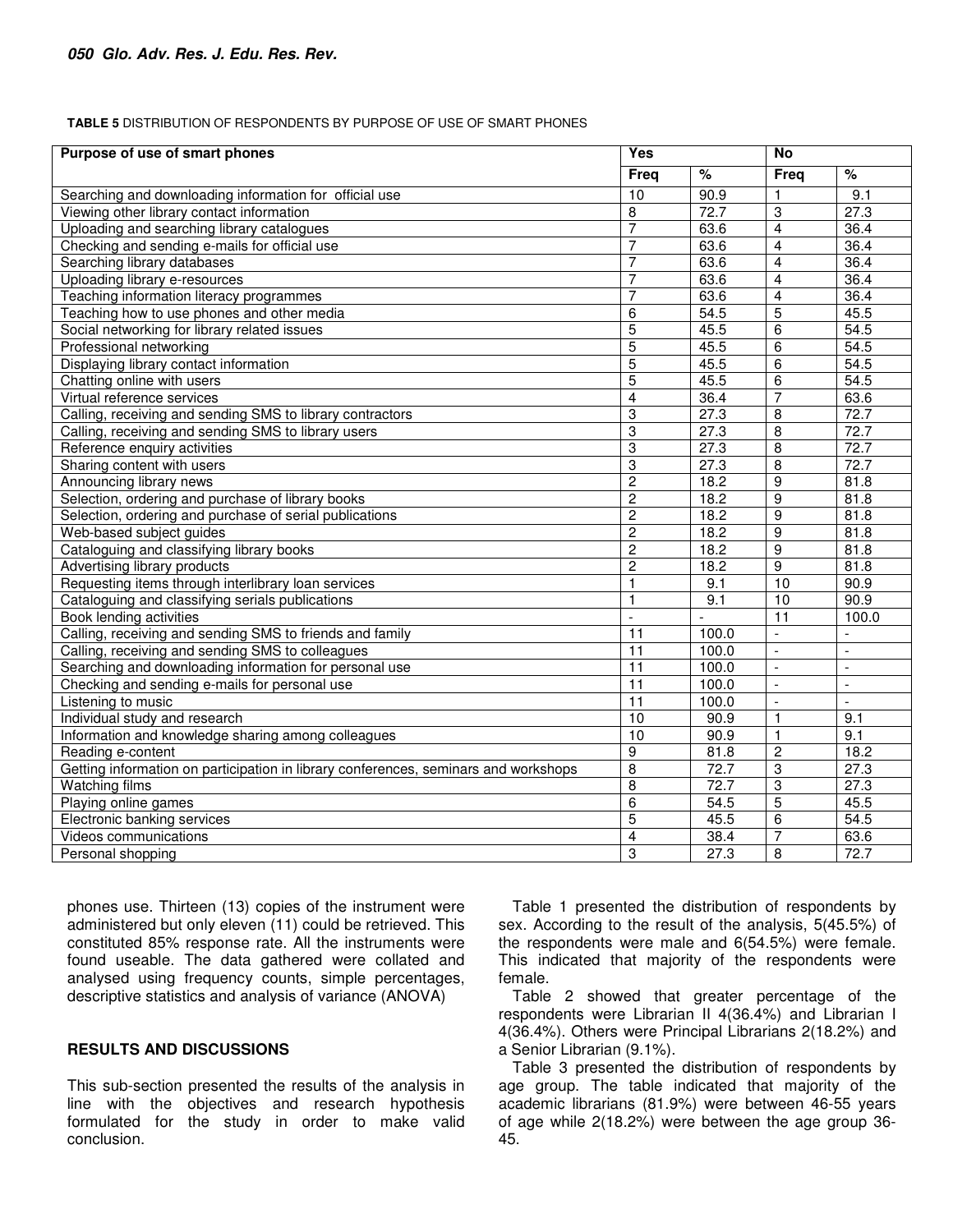| Frequency of use of smart phones for Library services        | <b>Never</b>  | <b>Rarely</b> | <b>Occasionally</b> | <b>Frequently</b> | <b>Always</b>            |
|--------------------------------------------------------------|---------------|---------------|---------------------|-------------------|--------------------------|
|                                                              | $\frac{9}{6}$ | $\frac{9}{6}$ | $\%$                | $\frac{9}{6}$     | $\frac{1}{\sqrt{2}}$     |
| Calling, receiving and sending SMS to friends and family     | $\mathbf{r}$  | ÷.            | $\sim$              | 27.3              | 72.7                     |
| Calling, receiving and sending SMS to colleagues             | ä,            | ÷.            | $\sim$              | 36.4              | 63.3                     |
| Calling, receiving and sending SMS to library contractor     | 54.5          | 18.2          | 9.1                 | 18.2              | $\mathbf{r}$             |
| Calling, receiving and sending SMS to library users          | 45.5          | 27.3          | 18.2                | 9.1               | $\overline{\phantom{a}}$ |
| Searching and downloading information for personal use       | L,            | ä,            | 18.2                | 45.5              | 36.4                     |
| Searching and downloading information for official use       | ä,            | 18.2          | 45.5                | 27.2              | 9.1                      |
| Checking and sending e-mails for personal use                | ä,            | $\mathbf{r}$  | 27.3                | 18.2              | 54.5                     |
| Checking and sending e-mails for official use                | 9.1           | 36.4          | 45.5                | ÷,                | 9.1                      |
| Selection, ordering and purchase of library books            | 54.5          | 18.2          | 18.2                | 9.1               | ä,                       |
| Individual study and research                                | ä,            | $\mathbf{r}$  | 45.5                | 36.4              | 18.2                     |
| Information and knowledge sharing among colleagues           | ä,            | 18.2          | 54.5                | 18.2              | 9.1                      |
| Personal shopping                                            | 36.4          | 18.2          | 36.4                | 9.1               | ä,                       |
| Selection, ordering and purchase of serials publications     | 72.7          | 9.1           | 18.2                | ÷.                |                          |
| Electronic banking services                                  | 27.3          | 18.2          | 27.3                | 9.1               | 18.2                     |
| Social networking for library related issues                 | 18.2          | 18.2          | 54.5                | 9.1               |                          |
| Professional networking                                      | 27.3          | 36.4          | 36.4                | L.                | ä,                       |
| Videos communication                                         | 27.3          | 27.3          | 36.4                | 9.1               | $\bar{\phantom{a}}$      |
| Advertising library products                                 | 36.4          | 54.5          | 9.1                 | $\sim$            | $\mathbf{r}$             |
| Announcing library news                                      | 27.3          | 45.5          | 27.3                | ä,                | ä,                       |
| Uploading library e-resources                                | 27.3          | 45.5          | 27.3                | ä,                | L.                       |
| Reading e-content                                            | 9.1           | 27.3          | 45.5                | 9.1               | 9.1                      |
| Plaving online games                                         | 27.3          | 9.1           | 45.5                | 18.2              | L.                       |
| Getting information on participation in library conferences, | 18.2          | 18.2          | 36.4                | 18.2              | 9.1                      |
| seminars and workshops                                       |               |               |                     |                   |                          |
| Chatting with colleagues                                     | 9.1           | 18.2          | 63.6                | 9.1               | $\overline{\phantom{a}}$ |
| Displaying library contact information                       | 27.3          | 27.3          | 36.4                | 9.1               | $\mathbf{r}$             |
| Viewing other library contact information                    | 9.1           | 9.1           | 63.3                | 9.1               | 9.1                      |
| Uploading and searching library catalogues                   | 9.1           | 18.2          | 54.5                | 18.2              | ä,                       |
| Requesting items through interlibrary loan services          | 45.5          | 36.4          | 18.2                | $\sim$            | ÷.                       |
| Searching library databases                                  | 18.2          | 36.4          | 27.3                | $\mathbf{r}$      | 18.2                     |
| <b>Book lending activities</b>                               | 72.7          | 27.3          | $\omega$            | $\blacksquare$    | ä,                       |
| Reference enquiry activities                                 | 54.5          | 18.2          | 27.3                | $\sim$            | $\blacksquare$           |
| Sharing content with users                                   | 45.5          | 27.3          | 27.3                | $\overline{a}$    | $\overline{a}$           |
| Virtual reference services                                   | 54.5          | 27.3          | 18.2                | $\omega$          | u,                       |
| Web-based subject guides                                     | 36.4          | 45.5          | 18.2                | $\sim$            | ä,                       |
| <b>Watching films</b>                                        | 18.2          | 18.2          | 27.3                | 27.3              | 9.1                      |
| Listening to music                                           |               | 9.1           | 27.7                | 36.4              | 27.3                     |
| Chatting online with users                                   | 9.1           | 45.5          | 36.4                | u.                | 9.1                      |
| Cataloguing and classifying library books                    | 36.4          | 27.3          | 27.3                | $\omega$          | 9.1                      |
| Cataloguing and classifying serials publications             | 72.7          | 9.1           | ÷.                  | $\mathbf{r}$      | 18.2                     |
| Teaching information literacy programmes                     | 36.4          | 27.3          | 18.2                | 18.2              | $\mathbf{r}$             |
| Teaching how to use phones and other media                   | 27.3          | 9.1           | 54.5                | 9.1               | $\sim$                   |

#### **TABLE 6** DISTRIBUTION OF RESPONDENTS BY FREQUENCY OF SMART PHONE USE

**Table 7** T-test showing significant differences in the academic librarians' smart phone use base on ownership of smart phone

| Ownership of smart phone | N | <b>Mean</b> | $\sim$ TD<br>31 L |      |         | Remarks                 |
|--------------------------|---|-------------|-------------------|------|---------|-------------------------|
| Yes                      | ٥ | 78.59       | 7.89              | 5.79 | $0.00+$ | $\cdots$<br>significant |
| No                       |   | 55.89       | 6.54              |      |         |                         |

## **Research Objective 1: Find out ownership status of smart phone among the academic librarians in O.O.U. Library**

Table 4 presented the status of ownership of smart phones among the academic librarians. The result indicated that majority 10(90.9%) of the academic librarians owned a smart phone while only 1(9.1%) do not have. On the number of smart phones they had, the result indicated that 9(81.8%) owned 1 smart phone, 1(9.1%) academic librarian owned 2 or more and 1(9.1%) had none. The data further revealed that 8(72.7%) had over 5 years of experience in smart phone use, 2(18.2%)

had between 1-2 years of experience and 1(9.1%) had between 3-4 years of experience of smart phone use.

## **Research Objective 2: Identify the purpose of use of smart phone among academic librarians in O.O.U. Library**

Table 5 presented academic librarians purposes of smart phones use. Results indicated that smart phone use was greater for personal uses than for library services as shown above. For instance, all the respondents signified that they used smart phones for calling, receiving and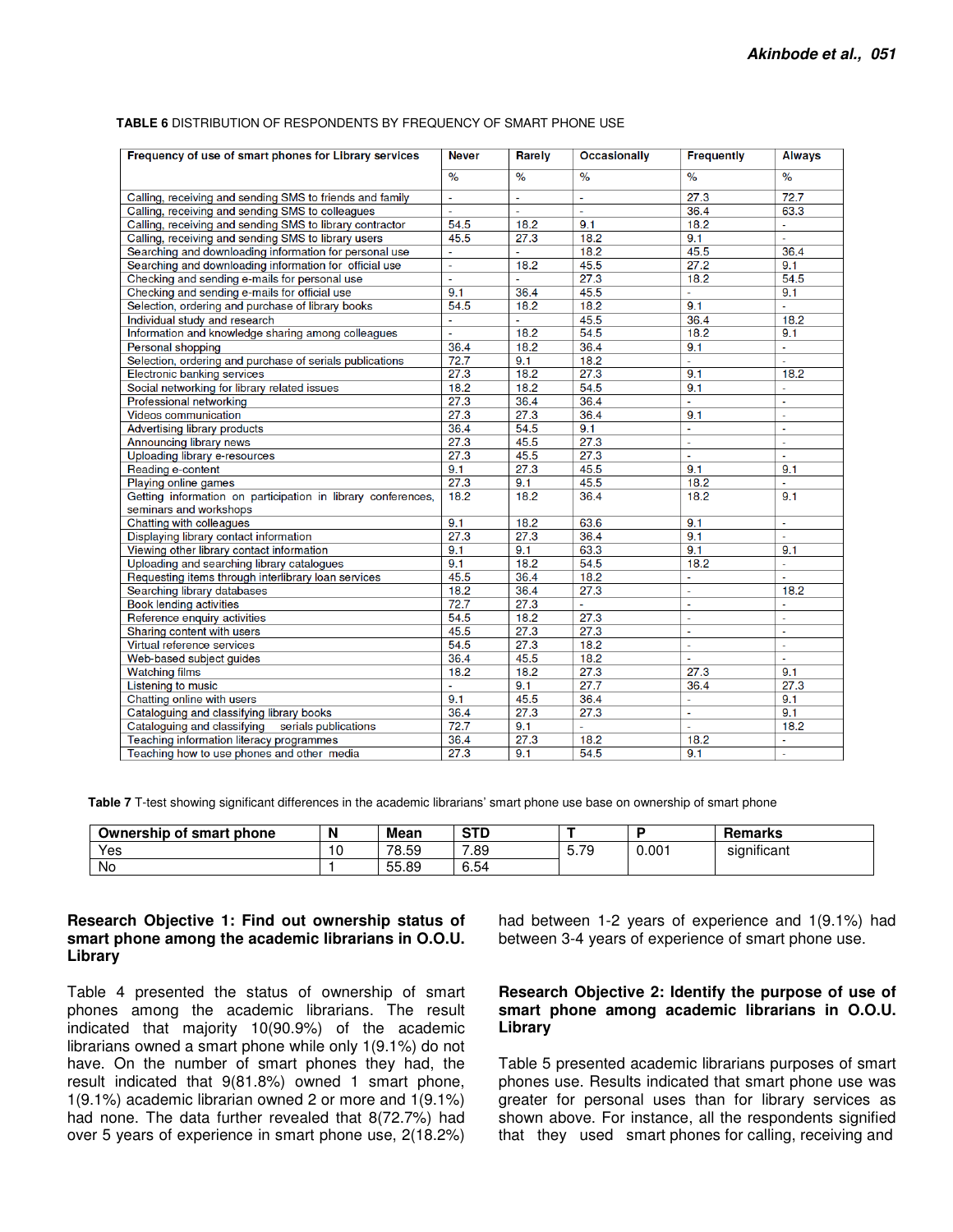**Table 8** T-test showing significant gender differences in academic librarians' smart phone use

| Gender | N | Mean  | <b>STD</b> |       |       | <b>Remarks</b>              |
|--------|---|-------|------------|-------|-------|-----------------------------|
| Male   |   | 62.20 | 8.67       | 0.358 | 0.729 | $\cdots$<br>Not significant |
| Female |   | 63.66 | 5.46       |       |       |                             |

**Table 9** Analysis of variance showing significant differences between status of academic librarians and smart phone use

| <b>GROUP</b> |                      | <b>Sum of Squares</b> | ld | <b>Mean Square</b> |       | Sig. |  |
|--------------|----------------------|-----------------------|----|--------------------|-------|------|--|
|              | Between Groups       | 273.795               |    | 68.449             |       |      |  |
| Librarians   | <b>Within Groups</b> | 182.750               |    | 30.458             | 2.247 | 180  |  |
|              | Total                | 456.545               |    |                    |       |      |  |

sending SMS to friends and family 11(100%), calling, receiving and sending SMS to colleagues 11(100%), searching and downloading information for personal use 11(100%), listening to music 11(100%), checking and sending e-mails for personal use 11(100%), individual study and research 10(90.9%) and information and knowledge sharing among colleagues 10(90.9%). Other personal uses included reading e-content 9(81.8%), watching film 8(72.7%), getting information on participation in library conferences, seminars and workshops 8(72.7%) and playing online games 6(54.5%) and so on.

Whereas for library services, great use included searching and downloading information for official use 10(90.9%), viewing other library contact information 8(72.7%), uploading and searching library catalogues 7(63.9%), checking and sending e-mails for official use 7(63.7%), searching library databases 7(63.9%), uploading library e-resources 7(63.9%), teaching information literacy programmes 7(63.9%) and teaching how to use phones and other media 6(54.5%). Other services such as calling, receiving and sending SMS to library contractors and library users 3(27.3%) each, selection, ordering and purchase of library books, selection, ordering and purchase of serials publications 2(18.2%), and requesting items through interlibrary loan services 1(9.1%) recorded low uses. This finding was in line with the findings of Weimer (2010) and Batool and Asghar (2012) that librarians rarely used smart phones (SMS) to communicate with library users, colleagues and administrators to extend library services.

## **Research Objective 3: Identify the frequency of smart phone use among academic librarians in O.O.U. Library**

Table 6 presented the frequency of smart phone use among academic librarians based on listed purposes. Majority of the academic librarians' frequency of smart phone use were 'never', 'rarely' and 'occasionally'. Few academic librarians used their smart phones for library services 'frequently' and 'always'. Frequent and always uses of smart phones for library services were rather on

the low sides. These indicated that mobile library applications and services were yet to be deployed in the library (O.O.U. Library), hence, the low use of smart phones for some of the listed academic library services

## **Research Hypothesis 1: Ownership of smart phone will not significantly influence smart phone use among the academic librarians**

Table 7 presented an independent sample t-test showing significant differences in the academic librarians' smart phone use and ownership of smart phones. The result indicated significant outcome  $(t = 5.79; P < 0.05)$ . Therefore, the null hypotheses is rejected and thus concluded that ownership of smart phones influenced academic librarians' smart phone use for library services.

## **Research Hypothesis 2: Gender of academic librarians will not significantly influence smart phone use for library services.**

Table 8 presented an independent sample t-test showing significant gender differences in the level of smart phone use among the academic librarians in Olabisi Onabanjo University. The result revealed insignificant outcome  $(t =$ 0.358; P> 0.05) indicating that there was no significant gender differences in academic librarians' smart phone use. Thus smart phone is not sensitive to gender of academic librarians in O.O.U. Thus, the researchers failed to reject the null hypothesis at  $t<sub>tab</sub> \approx /2$  level of significance. This finding do not agree with the finding of Aharony (2013) that gender of academic librarians, to be specific, university librarians, significantly influenced innovativeness and smart phone use for mobile services.

#### **Research Hypothesis 3: Status of academic librarians will not significantly influence smart phone use.**

Table 9 presented the analysis of variance showing whether status of academic librarians will significantly influence smart phone use or not. The result of the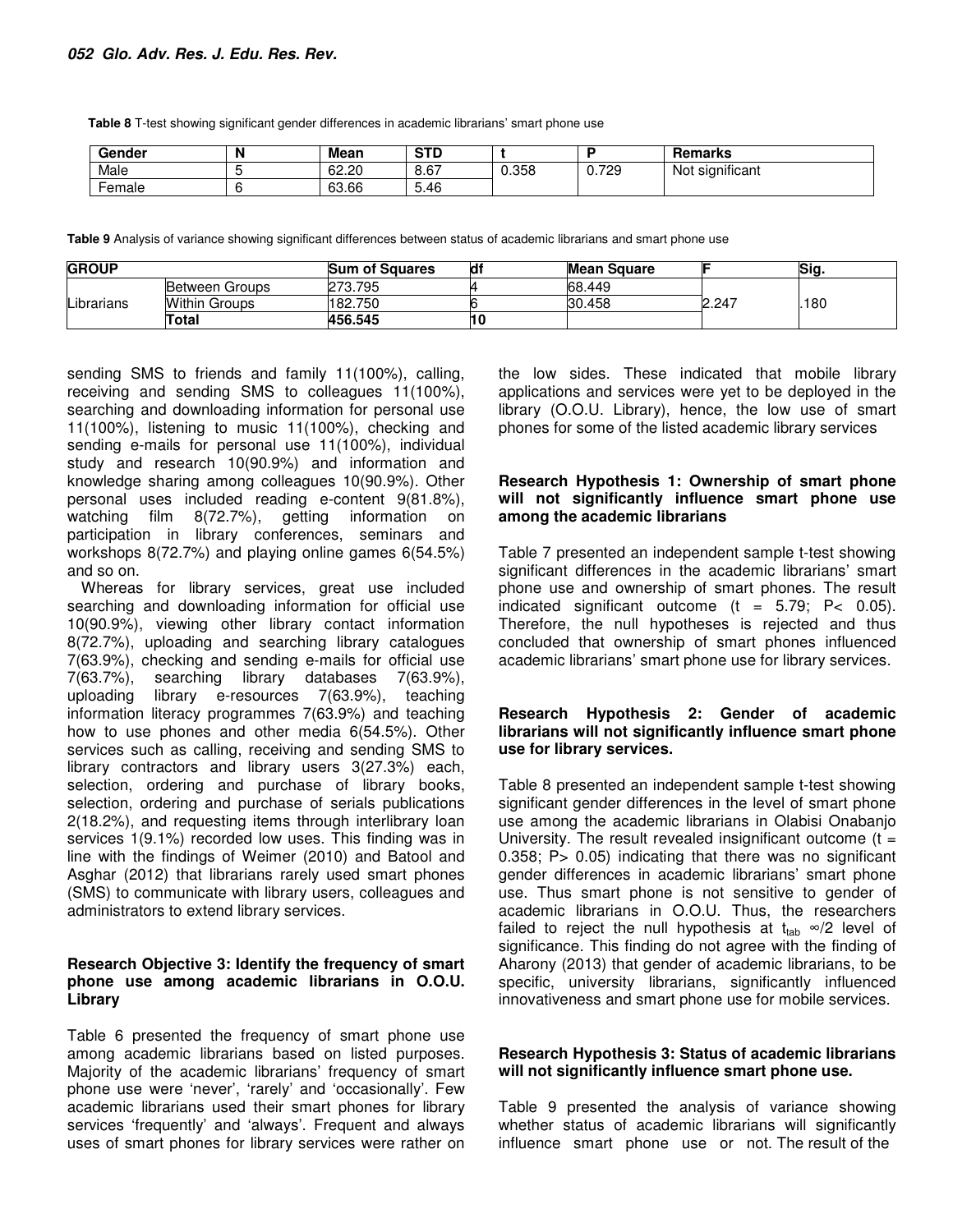analysis indicated no significant outcome ( $F_{(4,6)} = 2.25$ ; P > 0.05). Hence, the null hypothesis is accepted and thus conclude statistically that status of academic librarians in O.O.U. Library do not significantly influence smart phone use for library services.

#### **SUMMARY OF FINDINGS**

The study revealed that:

1. Majority of the academic librarians (90.9%) had smart phones and 72.7% of those who had smart phones had over five years of experience of smart phone use, 9.1% had between 3 and 4 years of experience of smart phone use while 18.2% had 1- 2 years of experience of smart phone use.

2. Academic librarians used their smart phones for both personal and official uses. However, the use of smart phones to embrace library services was on a much lower scale compared to personal or individual uses as indicated in the data provided.

3. Academic librarians used smart phones for library services occasionally. Frequent and always indications of use for library services were rather on a lower range  $(9.1\% - 18.2\%).$ 

4. Ownership of smart phones influenced academic librarians' smart phone use for library services and routines.

5. Gender of academic librarians does not significantly influence smart phone use for library services.

6. The status of academic librarians does not significantly influence smart phone use for library services.

#### **CONCLUSION AND RECOMMENDATIONS**

The prevalence of smart phones and other hand-held devices is hard to ignore among the members of the university community, most especially the students, lecturers and importantly, the academic librarians. This is because they now have access to smart phones which makes it imperatives for academic librarians to design, provide and sustain mobile services applications or innovations. These mobile innovations will enhance academic librarians provide services, such as, mobile websites and applications, text messaging, virtual reference services, notifications, mobile friendly online catalogues, social media presence and other services to meet the immediate and emerging needs of mobile users. These can only be possible if Nigerian academic librarians are more aggressive and forward-thinking in their push towards attainment of mobile services innovations. In view of the above, it is therefore recommended that:

1. Academic libraries and librarians should take mobile services as necessary to promote effective use of the library and its resources, hence, the need for every academic librarian to adopt the use of smart phones and other hand-held devices to promote and sustain mobile services innovations.

2. Heads of Libraries/University Librarians in Nigeria should consider how mobile initiatives for library services fits within the context of Nigerian academic librarianship and should support such initiatives by way of designing and adopting sustainable mobile strategies.

3. Library staff technology training and skill development should be given utmost priorities to ensure adequate back up, technical support and sustainability of the initiatives. This will guarantee academic librarians' mastery of mobile devices and applications skills to embrace as well as promote ubiquitous library services.

4. Provision of adequate funds to ensure constant subscriptions to broadband Internet connectivity, electronic scholarly databases and web applications as well as hardware, like smart phones, e-readers, tablets, and others for use by librarians and library users. Further, adequate fund is needed to install, support, maintain and sustain mobile applications and websites for library services.

#### **REFERENCES**

- Abdul-Karim NS, Darus SH and Hussin R (2006). Mobile phone applications in academic library services: a students' feedback survey. *Campus-Wide Information Systems*, 23(1): 35-51.
- Aharony N (2013). Librarians' attitudes towards mobile services. *Aslib Proceedings: New Information Perspective, 65*(4): 358-375.
- Association of College and Research Libraries Research and Planning Review Committee. (2010). 2010 top ten trends in academic libraries: a review of the current literature. *College and Research Libraries News*, 286 - 292.
- Barnhart FD and Pierce JE (2011). Becoming mobile: Reference in the ubiquitous library. *Journal of Library Administration,* 51(3): 279-290.
- Batool SH and Asghar A (2012). Mobile phone text messaging use among university librarians in Lahore City. *The International Information and Library Review*, 44(3) September: 164-170.
- Booth C (2008). Developing Skype-based reference services. *Internet Reference Services Quarterly,* 13: 147-165.
- Booth C (2009). *Informing Innovation: Tracking Student Interest in Emerging Library Technologies at Ohio University.* Chicago: Association of College and Research Libraries, American Library Association.
- Bridges L, Rempel HG and Griggs K (2010). Making the case for a fully mobile library web site: from floor maps to the catalog. *Reference Services Review,* 38(2): 309-320.
- Cummings J, Merrill A and Borelli S (2010). The use of handheld mobile devices: Their impact and implications for library services. *Library Hi Tech,* 38(1): 22-40.
- Duncan MC (2006). Courtesy is key. *Library Journal,* 131(14): 50.
- Evans W (2006). Phones are everywhere. *Library Journal,* Vol. 131(12): 47.
- Gaylord C (2009). Straight talk about cellphones. *Christian Science Monitor,* 22 October. Available online at: http://features.csmonitor.com/innovation/2009/08/11/straight-talkaboutcellphone-`gs7. Accessed December 02, 2009.
- Good S (2007). PDA serials: practical and policy issues for librarians.